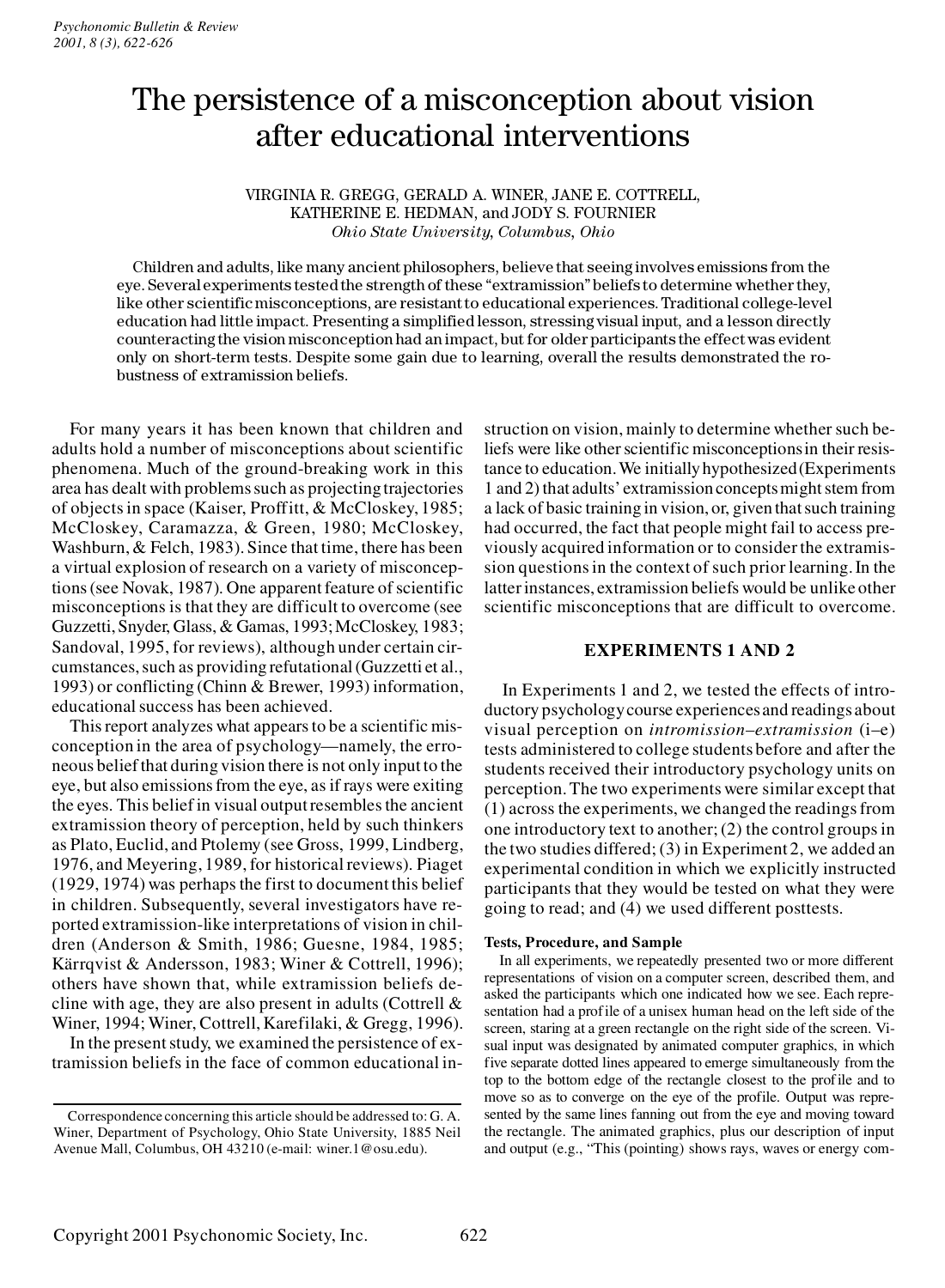ing into the eye. . . out of the eye. . ."), ensured that the participants were not interpreting input or output metaphorically.

Three other representations were employed: input followed by output (lines moving from the rectangle toward the eye and returning to the rectangle), output followed by input, and simultaneous input and output. (See Winer et al., 1996.)

For each of seven computer trials, two to four representations were simultaneously presented on the screen and the participant was asked to select the one that demonstrates how we see. Pure input (the correct choice) and pure output were included on all trials. The pure extramission representation was consistently presented so that more than one representation appeared across all the computer tests. Across the seven computer trials, all five interpretations were presented, although not at the same time (because the size would have been small and the representations confusing). However, we administered an eighth, noncomputer, purely verbal trial in which we requested a choice from all five possible combinations of input and output. We also varied the order of the questions and choices in all experiments.

The reading in the main experimental conditions of each study consisted of photocopied sections from a relatively high-level introductory psychology text. We used a different book in each experiment (see Appendix A for descriptions; references are available on request) describing parts of the eye, the nature of light, and the process of transmission of light to form an image on the retina. Although nothing in the readings hinted at extramission, both passages clearly described visual input, thus allowing for an inference that output was not involved in visual processing.

Experiment 1 had three groups. Prior to the i–e test, a control group received no reading; a second control group received a reading on audition; a single experimental group received the reading on vision.

In Experiment 2, prior to the i–e test, a control group received a reading passage on John Watson; one experimental group received a reading text on vision; and a second experimental group received the same vision reading with instructions that the participants would be tested on the text that they were about to read.

In Experiment 1, posttest questions referring to the last (purely verbal) i–e item asked the participants whether what goes into/out of their eyes helps them see; whether they could still see if nothing went into/out of their eyes, depending on how they had responded. In Experiment 2, a series of 12 yes–no posttest questions asked whether specific points were mentioned in the reading.

In Experiment 1, 30 male and 23 female students were tested approximately 1–3 weeks before receiving introductory psychology units (assignments, lectures, and a midterm test) on perception; 17 male and 15 female college students were tested approximately 3 weeks after receiving units on perception. In Experiment 2, 27 males and 50 females were tested approximately 1–3 weeks before class perception units; 42 males and 49 females were tested approximately 4 weeks after class perception units. Except for balancing for sex, participants were randomly assigned to conditions.

# **Results and Discussion**

In both studies, a correct response was selection of the single choice that demonstrated only input. Data from both studies were analyzed by a sex  $\times$  reading condition (vision reading vs. alternatives)  $\times$  time of test (before vs. after introductory psychologyunit) analysis of variance (ANOVA) performed on the sum of the seven computer items and the single purely verbal item. Thus, a maximum score was 8. In Experiment 1, there was no improvement due to the vision reading,  $[F(2,72) = 44, p > 0]$  (*M*s = 4.6–5.2) nor evidence of any gain attributable to formal educational instruction  $[F(1,72) = 1.90, p < .17]$  (*M*s = 4.6 and 5.5, for pre- vs. postunits, respectively), althoughthere was a significant sex effect  $[F(1,72) = 5.23, p < .03]$ ; males had higher scores ( $M = 5.8$ ) than did females ( $M = 4.3$ ).

Analyses of the posttests showed that among those who admitted to extramission on the last item, 76% said that output helped vision and 70% indicated that output was necessary for vision. Approximately 88% of those admitting to output thought that output either helped or was necessary for vision.

In Experiment 2, an ANOVA revealed no main effects of condition  $[F(2,156) = 0.25, p < .8]$  (*M*s = 4.1–4.5 out of 8) or of whether the students were tested before or after class perception units  $[F(1,156) = 2.67, p < .11]$  (preunit  $M = 3.9$ ; postunit  $M = 4.7$ ). A significant triple interaction involving sex, time of testing (before or after class units on perception), and condition  $[F(2,156) = 4.13, p < .02]$ revealed significant possible learning effects but only for females. Post hoc analyses indicated that control females tested before their class perception units had significantly lower scores  $(M = 2.0)$  than females in the experimental condition that presented the reading alone  $(M =$ 4.2,  $p < .05$ ) and nearly significantly lower scores than did females in the condition that presented the reading with the additional warning  $(M = 3.7, p < .10)$ . Thus, results suggested that the reading conditions facilitated the performance of the females prior to their introductory psychologyunits. Control females given the initial, preperception unit test  $(M = 2.0)$  also had lower scores than did control females given the postunit tests, suggesting that the class units facilitated performance.

The effects found with females must be treated with caution since they did not appear in Experiment 1 and in another study in which we compared pre- versus postpsychology unit test performance. We suspect that the effects were due to the fact that the control females given the preunit tests had inordinately low scores. In any event, the effects were not strong (the highest mean score shown by females in any group was 4.8). In fact, overall, irrespective of sex, the scores were low. In the total sample (pre- and postunit groups), 32 of the 59 control participants (54%) and 65 of the 109 experimental students (60%) had fewer than five of eight items correct.

Could the absence of clear-cut reading effects have been due to the particular readings used? The answer is patently no. We followed these studies up with several investigations, altering reading materials based on college texts in different ways (length, difficulty, and instructions) and still found no effect attributable to the readings.

Analyses of the erroneous choices made by participants in each study showed that most participants preferred either simultaneous in and out, or first-in-then-out choices. Analyses of the responses to the posttest items revealed that participants in the two experimental groups in Experiment 2 showed evidence of havingidentifiedthe content of the text: The mean numbers of correct responses for the two experimental groups, out of a total of 12, were 9.3 and 9.7, respectively, which differed significantly from chance.

# **EXPERIMENT 3**

Since we used college textbook readings in the previous experiments and follow-up studies, the materials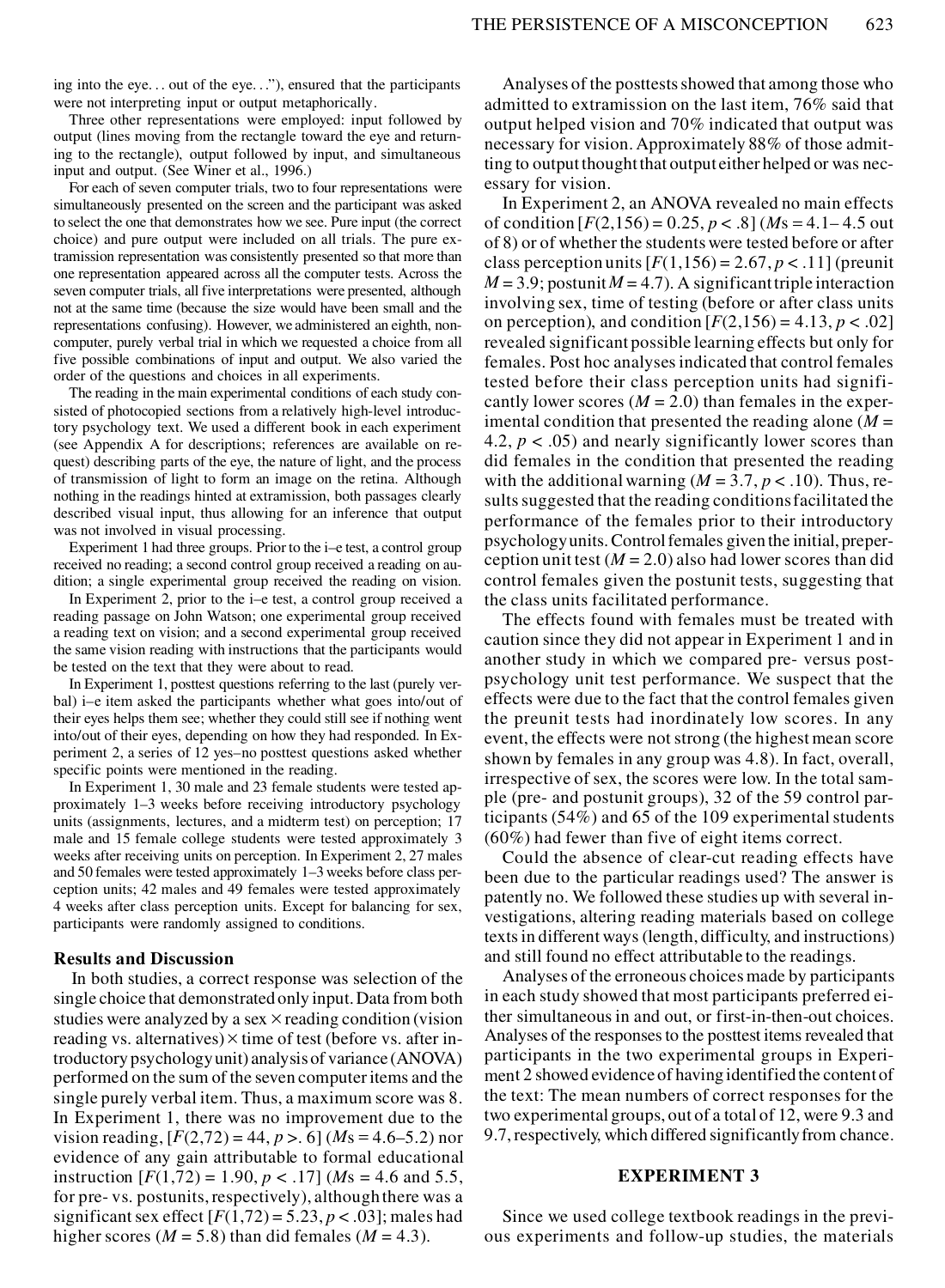contained no explicit refutation of extramission beliefs. Moreover, one might argue that the educational content was relatively complex. In Experiment 3, we thus (1) designed one condition to refute explicitly the extramission belief and (2) radically simplified our educational message, which also allowed us to test both children and adults. Educational research (see Guzzetti et al., 1993) indicates that written texts that contain explicit refutations of misconceptions can sometimes override erroneous beliefs. In Experiment 3, the effects of the refutation and standard learning experiences were analyzed on both immediate and delayed posttests.

#### **Sample and Procedure**

The sample consisted of: 30 male and 44 female fifth graders (age range: 11 years, 3 months–11 years, 9 months); 34 male and 28 female eighth graders (age range: 14 years, 11 months–15 years, 3 months); and 45 male and 40 female college students (age range: 17 years, 8 months– 43 years, 5 months), of whom 48 were available for both testing occasions. College students participated in the study as part of a requirement for an introductory psychology course; elementary school students were attending a parochial school in a middle-class neighborhood.

In this experiment, the effect of a control videotape, presenting a lecture on a topic irrelevant to vision, was compared with the impact of each of two experimental videotape lectures on vision: a standard learning and refutational lesson. We presented a videotape because we thought it would be of greater interest to children than would be a reading. As in the other studies, the participants received only one condition.

Each of the two experimental lectures presented the same core of basic vision facts: Some parts of the eye were mentioned, and the process of vision was described, including the pathway from the eye to the brain, with accompanying diagrams. The role of light in vision was stressed, and the fact that light enters the eyes was mentioned about 20 times. The material was designed with the assistance of a sixth-grade science teacher (entire scripts are available on request). In addition to the simple explanation included in the standard learning treatment, the other experimental tape contained refutational statements, both at the beginning and end, emphatically denying the idea of extramission by explaining that nothing leaves the eye during the act of vision, despite beliefs to the contrary (see Appendix B). In fact, the placement of the refutational statements made the entire tape appear to be directed toward counteracting the extramission belief.

The participants were exposed to the videotapes in small groups. Learning was measured immediately after the participants had viewed a tape and approximately 3–5 months later on the same eightitem, i–e test previously described. Following the first testing session, the participants received a simple five-item comprehension test on the content of the videotape presentation.

#### **Results**

A 3 (grades: 5, 8, and college)  $\times$  3 (condition: refutational, standard learning, and control tape presentations)  $\times$  2 (time of testing: immediate vs. delayed) repeated measures ANOVA, restricted to those participants who were available for both testing sessions, revealed an effect for grade  $[F(2,160) = 3.22, p < .05]$ , with college students having higher scores ( $M = 5.3$  out of 8) than fifth ( $M = 4.4$ ) and eighth  $(M = 4.4)$  graders, an effect for sex  $[F(1,160) =$ 4.36,  $p < .04$ , with males ( $M = 5.1$ ) outscoring females  $(M = 4.3)$ , and a grade  $\times$  test time  $\times$  condition interaction  $[F = (4,160) = 2.51, p < .05].$ 

In explaining the triple interaction, we will focus on three separate condition $\times$  test time ANOVAs, one for each grade. (See Table 1 for the means in the interaction.) The ANOVA for the fifth graders revealed only a significant condition effect  $[F(2,68) = 17.02, p < .001]$ . Means for the refutation ( $M = 5.98$ ) and standard learning ( $M = 4.8$ ) conditions were each significantly higher than scores for the control group ( $M = 2.4$ ). The difference between the refutation and standard learning groups was nearly significant ( $p < .10$ ).

There was a significant test time  $\times$  condition interaction for both eighth graders  $[F(2,56) = 5.35, p < .008]$ and college students  $[F(2,45) = 7.8, p < .002]$ . For both samples, condition effects were found only in the immediate test, but the effects were different. For the college students, the three conditions significantly differed from each other, with the highest scores in the refutation condition  $(M = 7.8)$ , intermediate scores in the standard learning condition  $(M = 4.8)$ , and the lowest scores in the control condition  $(M = 3.5)$ . For the eighth graders, the refutation group had higher scores  $(M = 6.7)$  than the control group ( $M = 3.3$ ), but with no difference between the control and standard learning  $(M = 3.7)$  conditions. Also, at both of these grade levels, scores in the refutation groups declined significantly between the immediate and delayed tests, and at time 2 there were no differences among the groups. Except for the decline in performance by participants in the refutation groups, there were no differences between time 1 and time 2 tests.

The extent of the regression, across the two testing occasions, shown by college students was dramatic. All 33 of the original college refutation group students had five or more items correct at time 1 compared with 10 of the

| Table 1                                                                   |
|---------------------------------------------------------------------------|
| Mean Number of Pure Intromission Responses (Out of Eight)                 |
| for Grade $\times$ Condition $\times$ Testing Time Interaction in Study 3 |

|         |            | Testing Time |           |         |          |           |  |
|---------|------------|--------------|-----------|---------|----------|-----------|--|
|         | Immediate  |              |           | Delayed |          |           |  |
|         | Conditions |              |           |         |          |           |  |
| Grade   | Control    | Standard     | Reference | Control | Standard | Reference |  |
| 5th     | 2.4        | 5.2          | 6.5       | 2.5     | 4.4      | 5.4       |  |
| 8th     | 3.3        | 3.7          | 6.7       | 3.5     | 4.7      | 5.1       |  |
| College | 3.5        | 4.8          | 7.8       | 4.3     | 5.6      | 5.2       |  |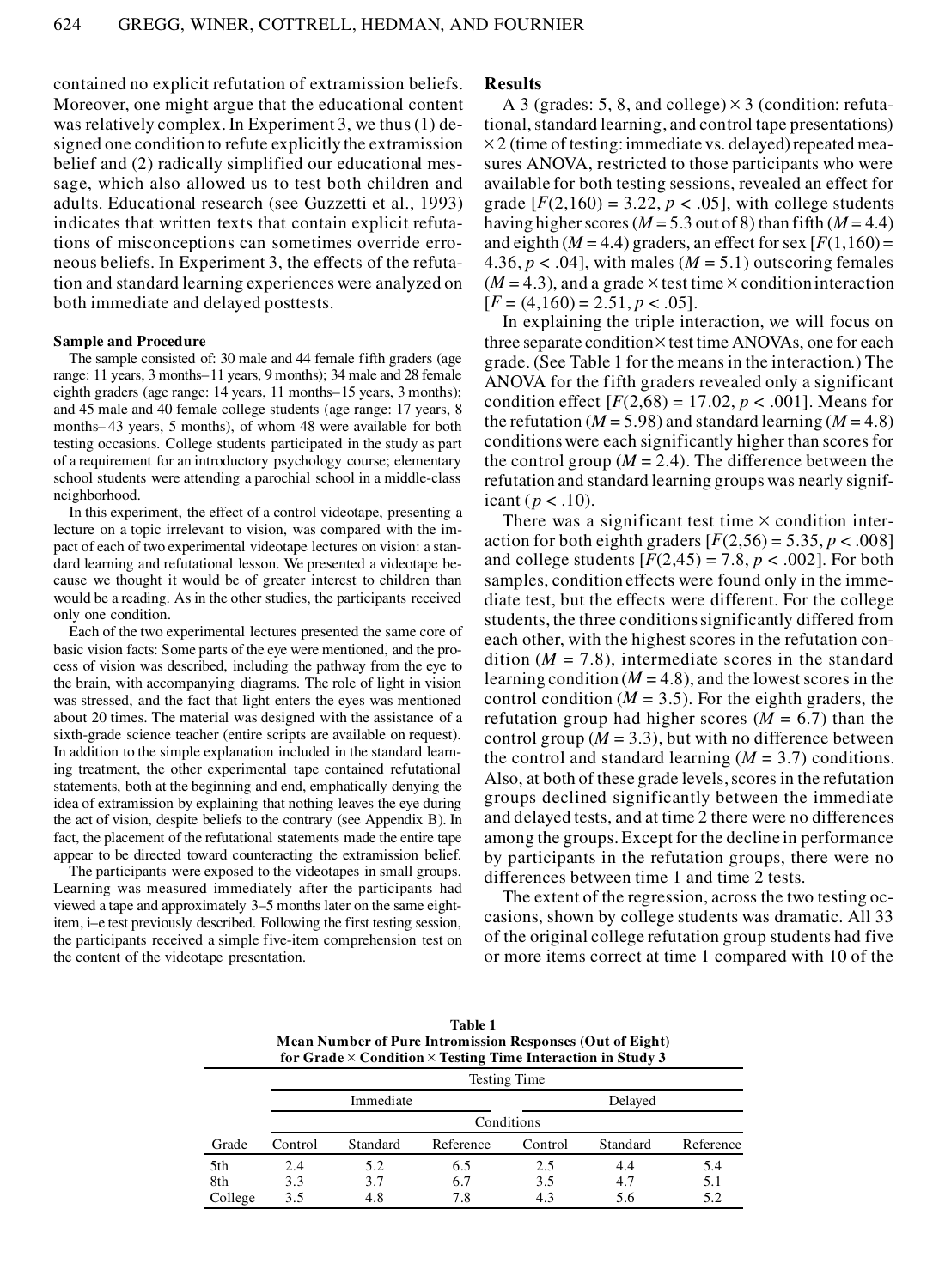17 (59%) returning students at time 2. Moreover, 6 of the 7 participants in the refutation group, whose scores declined to fewer than five correct at time 2, had perfect scores at time 1.

Analysis of the five-item posttest data revealed a strong effect for condition  $[F(2,202) = 39.8, p < .0001]$ ; participants in each experimental group had significantly higher scores (*M*s = 4.8 and 4.7, refutation and standard learning groups, respectively) than control group participants  $(M = 3.9)$ , indicating that the experimental students had learned facts about vision from the presentations. An additionalANOVA comparing students who returned at time 2 versus students who did not, on the number of correct responses on the first testing occasion, revealed no statistically significant differences.

# **Discussion**

The results clearly showed that the refutation tape produced an impressive short-term effect. In fact, many in the refutation group had perfect performance. There was also some evidence of a short-term effect for the standard learning condition. However, over time, the condition effects for the college students and eighth graders dissipated. The fact that there were some enduring effects for the fifth graders, but not for the older participants, suggests a decrease in the impact of education with development, as if the misconception were becoming more firmly entrenched with age.

The immediate effects of the standard learning condition were unexpected, since prior experimentsin this study, as well as several other follow-up investigations, showed no impact due to standard educational materials. The effect is not attributable to the videotapes; in follow-up studies, we presented, in written form, the same script used in the videotape and again found short-term learning effects. (We also found powerful short-term effects for written refutation material.) Delayed effects were not tested. Two qualities of the standard learning message most likely account for its effectiveness: the simplicity of the message, and repetition of the theme of input.

Evidence leads us to favor repetition of the theme of input as an explanation. As noted, in several follow-up studies, we found no effect due to readings that were considerably simplified in comparison with those presentedin Experiments 1 and 2, althoughin no case was the reading content simplified to the reading level of fifth graders. However, in one follow-up study that did not use computer graphics, we found some improvement when a reading on vision was accompanied by a diagram displayinglines between an eye and a seen object, with arrowheads on the lines pointing toward the eye.

# **GENERAL DISCUSSION**

The first two experiments showed that traditional college educational experiences had no consistent impact on extramission beliefs. One might argue, though, that the readings in the first two experiments were limited in that: (1) They presented information that might have been too complex; and (2) by design, they did not directly refute the erroneous extramission beliefs.

Even if we grant that the college reading materials in Experiments 1 and 2 were not optimally designed to overcome extramission beliefs, the results of Experiment 3, in which we explicitly refuted extramission beliefs, showed that a powerful immediate effect with the college students and eighth graders disappeared with time. The short-term learning effects shown in Experiment 3 by college students in the standard learning condition were surprising, given that, in Experiments 1 and 2 and in several follow-up studies using simplified college-level material, we have been unable to find effects attributableto reading. The subsequent research with diagrams portraying input with arrows suggests the importance of cues stressing input, although we still cannot completely rule out the role of radically simplified content.

Whatever the explanation, the effects of the standard learning treatment for college students were relatively limited: At time 2, there was no difference between participants in the control and standard learning treatment. In fact, overall, the long-term performance of the college students was poor: Thirty-nine percent of the college students in the two experimental groups of Experiment 3 had scores of 4 or below on the delayed test! We obtained a long-term effect only with the youngest children but again, even in the best condition, many children failed.

The results of Experiments 1 and 2 indicate that extramission concepts are not due to the absence of correct information or from people failing to consider i–e questions in the context of what they have learned about vision. The findings reveal that extramission beliefs are robust, resistant to education, and thus are not unlike other misconceptions in science. As in the case of other misconceptions, however, we would expect that, with elaborated and extensive educational interventions (see Chinn & Brewer, 1993; Hewson & Hewson, 1988; Perkins & Simmons, 1988; Posner, Strike, Hewson, & Gertzog, 1982; Stofflett, 1994, for examples), extramission beliefs could be overcome.

The findings of Experiment 3 showing a regression among the older children and college students given refutation training are consistent with attitude research findings in social psychology,which have often demonstrated that messages that counteract beliefs have a short-term effect (e.g., see Petty, Haugtvedt,  $&$  Smith, 1995). There is no a priori reason, however, to expect that the extramission idea is akin to such beliefs or that it is firmly held. In fact, our initial hypothesiswas that such beliefs were simply due to students' failing to have learned or accessed previously learned facts about vision.

Finally, one of the most important implications of this research is that students are leaving introductory courses with a profound misunderstandingabout vision, one of the most basic processes in psychology (see Meyering, 1989).

#### **REFERENCES**

Anderson, C. W., & Smith, E. L. (1986). *Children's conceptions of light and color: Understanding the role of unseen rays.* East Lansing, MI: Institute for Research on Teaching.